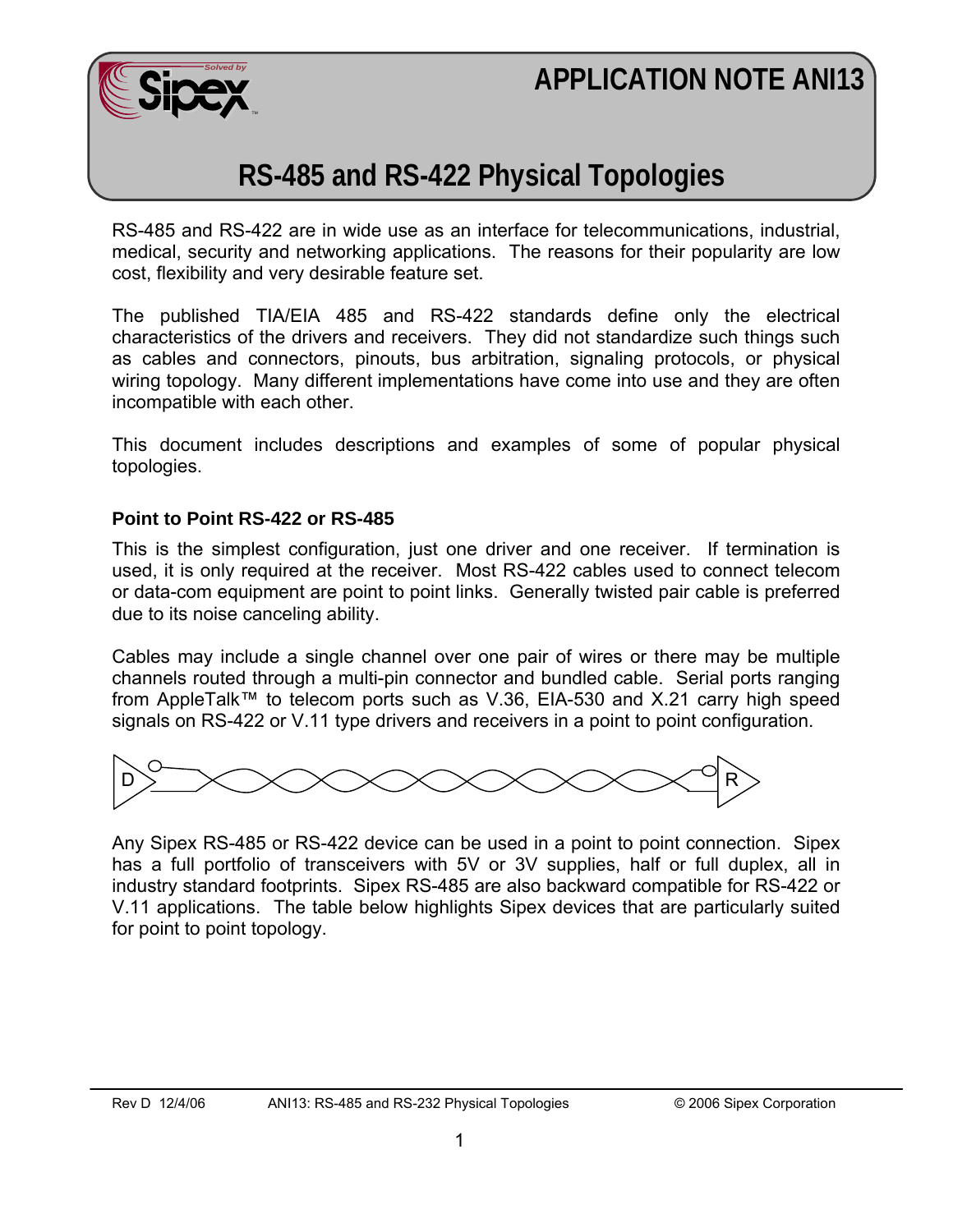| <b>Suggested Sipex Devices</b> | <b>Product Description</b>                          |
|--------------------------------|-----------------------------------------------------|
| SP490, SP3490, SP1490E,        | Full Duplex Transceivers in small 8 pin package     |
| SP3087, SP3077                 |                                                     |
| SP3493, SP3071, SP3081         | Slew-limited Full Duplex in small 8 pin package     |
| Sipex Multiprotocol family     | Multiple drivers and receivers in one package,      |
| (SP504, SP505, SP526)          | electrically configurable as RS-422 (V.11) or other |
|                                | standard interface types                            |
| SP508, SP509, SP3508           | Multiprotocol Transceivers with on-board receiver   |
|                                | termination for fast-signal transmission lines      |
| Sipex Dual-protocol family     | Drivers and receivers electrically configurable as  |
| (SP331, SP332, SP334)          | either RS-422/485 or RS-232                         |
| SP26LV431, SP26LV432           | Quad, High Speed, 3V, RS-422 drivers or receivers   |

#### **Multi-drop RS-422 or RS-485**



In this topology there is only one driver sending to one or more receivers. One termination resistor is recommended at the extreme end of the bus to eliminate reflections. Up to 10 receivers are permitted under RS-422 and up to 32 unit loads in RS-485. However the number of nodes can extend to much higher numbers in some configurations.

Multiple receive-only nodes may be used for clock distribution or other point-tomultipoint communications. This one-directional data flow is also the building-block used in the 4-wire full duplex link described below.

Just as with the "point to point" topology, any Sipex RS-485 or RS-422 transceiver can be used in multi-drop configurations.

| <b>Suggested Sipex Devices</b> | <b>Product Description</b>                                              |
|--------------------------------|-------------------------------------------------------------------------|
|                                | SP490, SP3490, SP1490E, Full Duplex Transceivers in small 8 pin package |
| SP3087, SP3077                 |                                                                         |
| SP3493, SP3071, SP3081         | Slew-limited Full Duplex in small 8 pin package                         |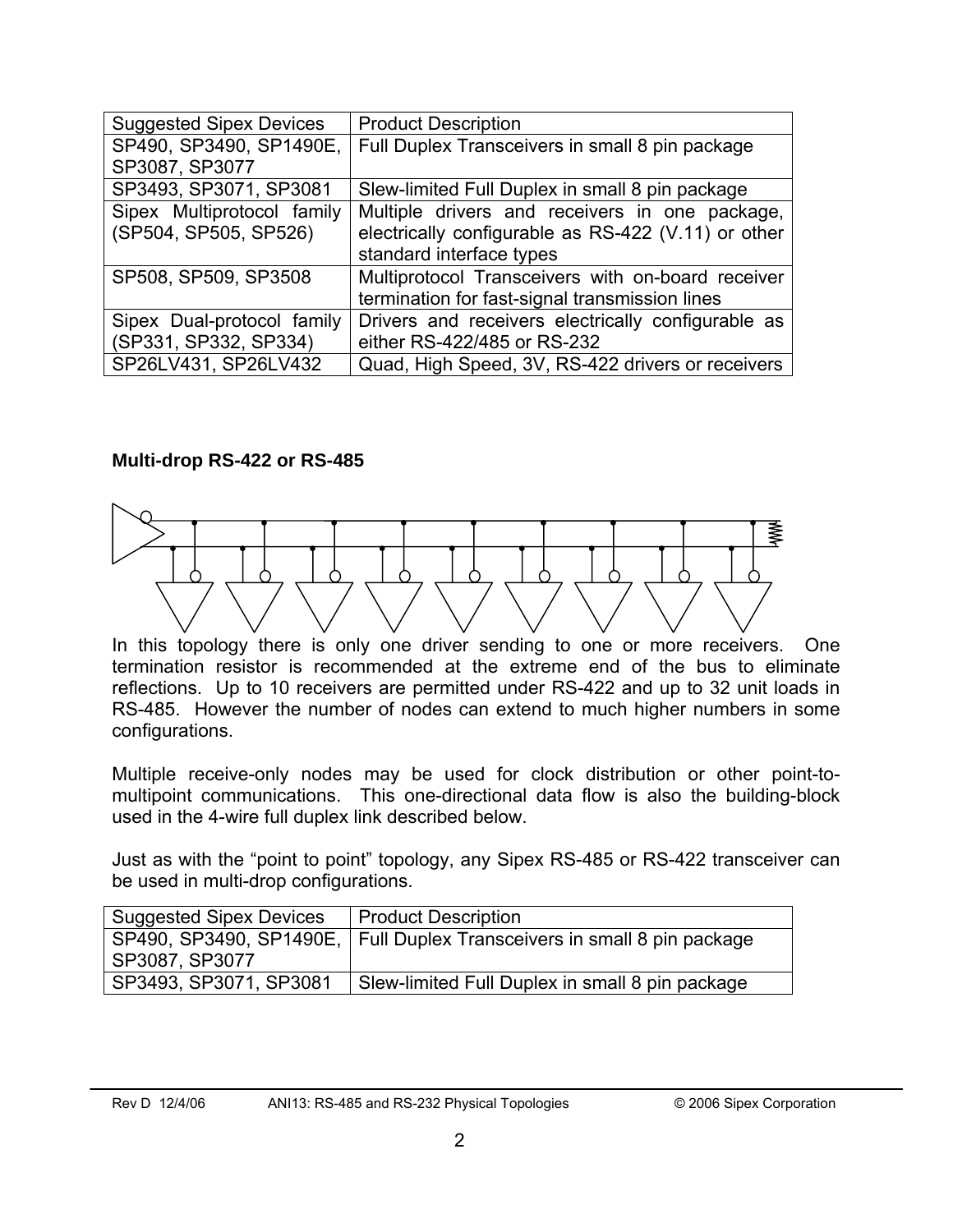### **Bi-directional, Half Duplex (2 wire) RS-485**

This is the classic RS-485 topology. It takes advantage of RS-485 capability to support multiple drivers on a bus. RS-422 devices should not be used in this configuration. This topology enables bi-directional communication from many nodes over long distances at low to medium data rates, all on a single pair of wires. It can implement a very functional, very flexible and very economical data network.

Because signals travel in both directions, this bus should be terminated at both ends to prevent reflections. Stubs used to connect each node to the common bus should be kept as short as possible.

Only one node can drive the bus at a time, making this a half-duplex communication channel.



"Two Wire" Half-Duplex Network

| Suggested Sipex Devices | <b>Product Description</b>                                      |
|-------------------------|-----------------------------------------------------------------|
| SP485E, SP481E          | 5V, RS-485 Transceiver                                          |
| SP485R, SP481R          | 5V, RS-485 Transceiver, 1/10 <sup>th</sup> Load                 |
| SP1485E, SP1481E        | 5V, High Speed Transceiver                                      |
| <b>SP483E</b>           | 5V, Transceiver with slew-rate limiting                         |
| SP3485, SP3481          | 3V, RS-485 Transceiver                                          |
| SP3483, SP3494          | 3V, Transceiver with slew-rate limiting                         |
| SP3072E, SP3075E        | 3V, Transceiver with slew-rate limiting, 1/8 <sup>th</sup> Load |
| <b>SP3078E</b>          | 3V, High Speed Transceiver, 1/8 <sup>th</sup> Load              |
| SP3082E, SP3085E        | 5V, Transceiver with slew-rate limiting, 1/8 <sup>th</sup> Load |
| <b>SP3088E</b>          | 5V, High Speed Transceiver, 1/8 <sup>th</sup> Load              |

Only one driver should be active at any one time. Therefore the transceivers used on a half-duplex bus should support a Driver Enable (DE) function. Each node should be configured to listen for its node address and to act upon data or commands matching its address.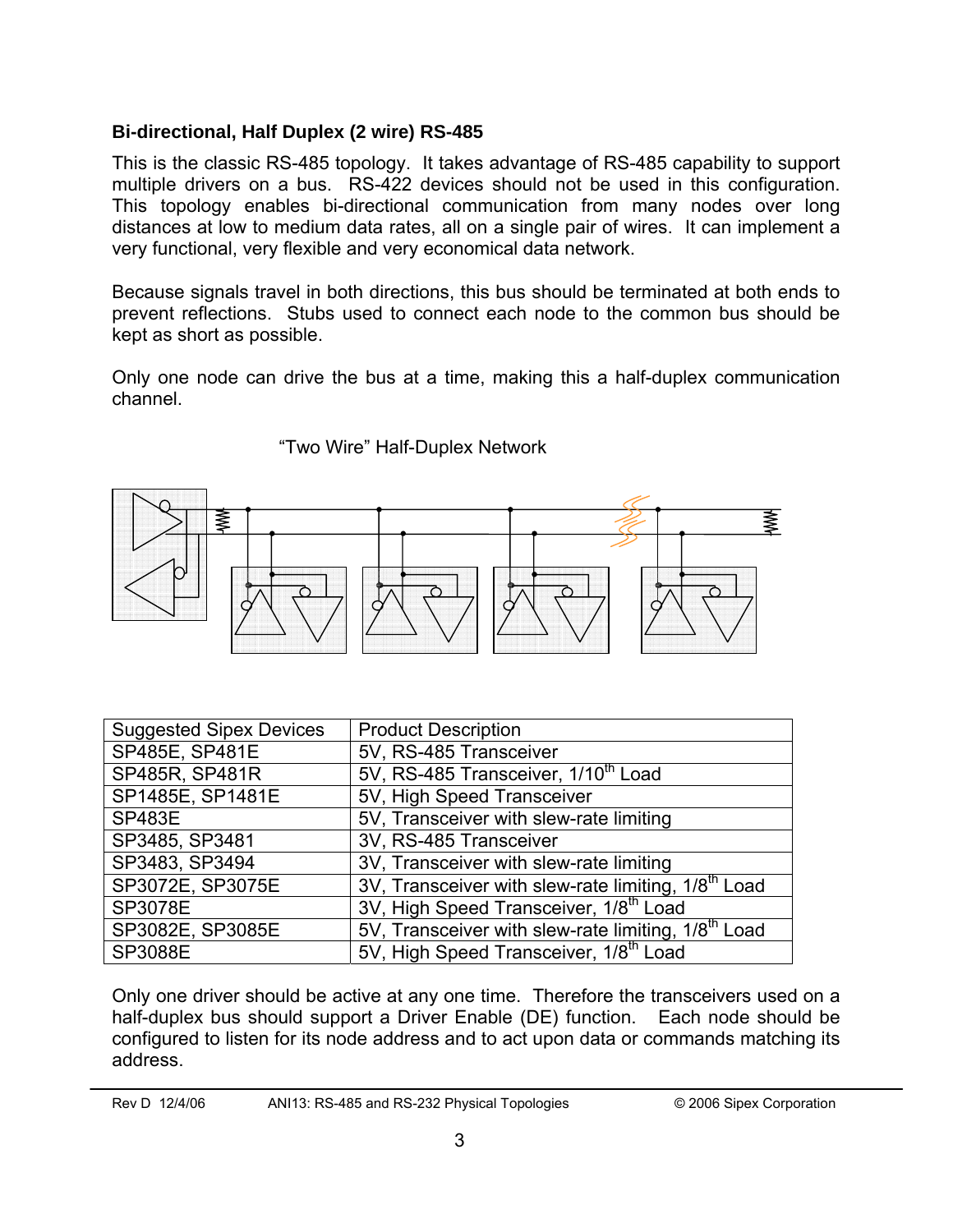#### **Bi-directional, Full Duplex (4 wire)**

The 4-wire topology simplifies bus arbitration in multi-node RS-485. A single Master node is the only driver allowed on the topmost wire pair. All other nodes listen to all data traffic that passes on the "party-line" type multi-drop bus. Nodes may transmit on the lower pair of wires when addressed by the master node or by using a token-passing bus arbitration scheme.

The master node may drive its bus while any of the slave-nodes are driving the lower pair, making this 4-wire network a full-duplex communication channel. All communication occurs from master to slave or slave to master, so any peer to peer communications must be routed through the master node.



"Four Wire" Full-Duplex Network

| <b>Suggested Sipex Devices</b> | <b>Product Description</b>                                      |
|--------------------------------|-----------------------------------------------------------------|
| <b>SP491E</b>                  | 5V, Full Duplex RS-485 Transceiver                              |
| <b>SP1491E</b>                 | 5V, High Speed Full Duplex Transceiver                          |
| SP3491                         | 3V, RS-485 Full Duplex Transceiver                              |
| SP3070E, SP3073E               | 3V, Full Duplex with slew-rate limiting, 1/8 <sup>th</sup> Load |
| <b>SP3076E</b>                 | 3V, High Speed Full Duplex, 1/8 <sup>th</sup> Load              |
| SP3080E, SP3083E               | 5V, Full Duplex with slew-rate limiting, 1/8 <sup>th</sup> Load |
| <b>SP3086E</b>                 | 5V, High Speed Full Duplex, 1/8 <sup>th</sup> Load              |

A 4-wire topology can simplify the problem of bus arbitration. The master node is the only driver allowed on the topmost pair. All other nodes transmit on the lower pair only when given permission. If bus contention does occur on the lower pair the master node can command all slave-nodes to stop driving.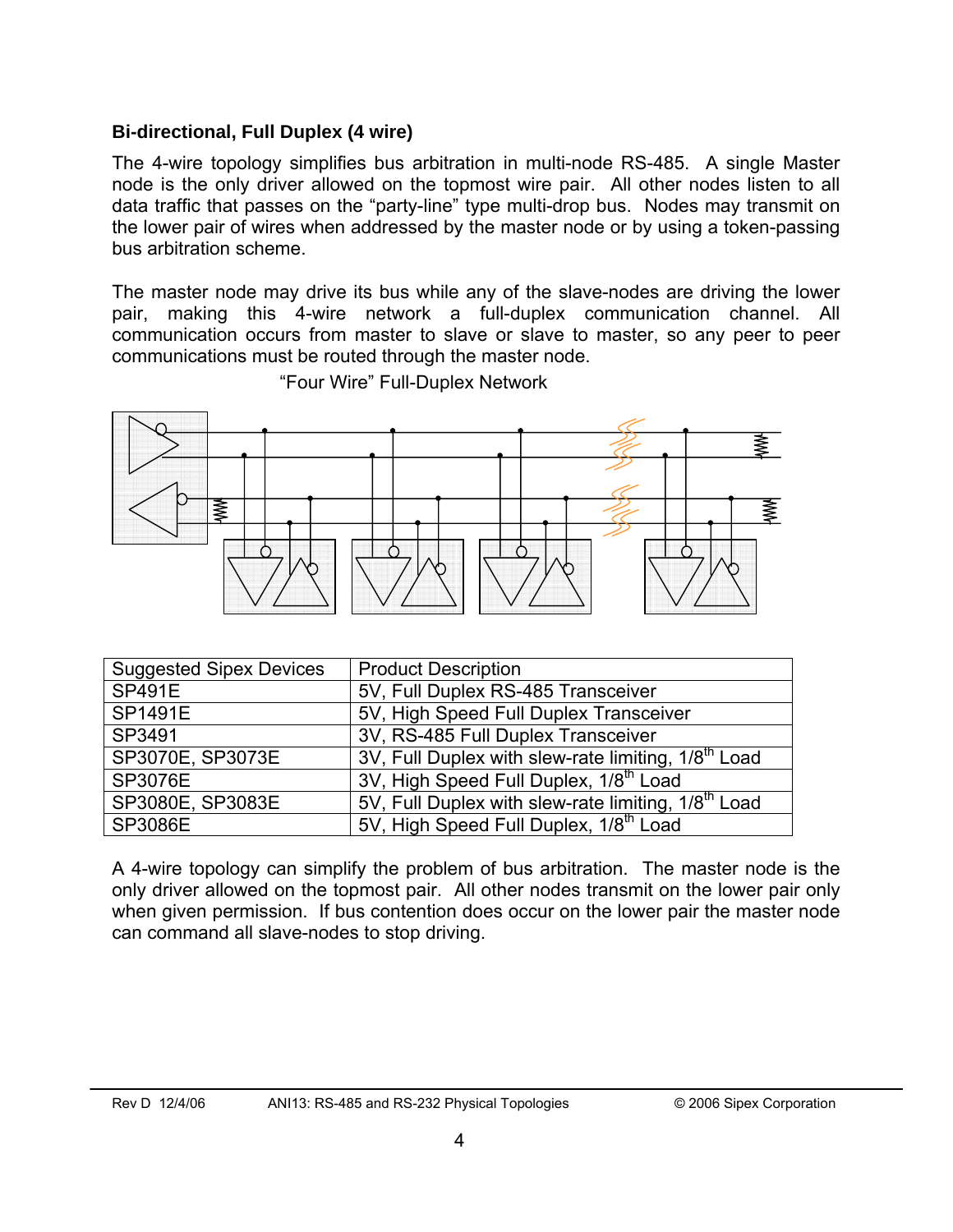#### **Bus Repeaters**

Repeaters can extend the reach of an RS-485 or RS-422 bus, or they can be used to electrically segment the bus so it can support more than the standard number of loads.



#### *Point to Multi-point Repeater*

| <b>Suggested Sipex Devices</b> | <b>Product Description</b>                                      |
|--------------------------------|-----------------------------------------------------------------|
| SP490E,                        | SP3490, Full Duplex Transceivers in small 8 pin package         |
| <b>SP1490E</b>                 |                                                                 |
| SP3493                         | Slew-limited Full Duplex in small 8 pin package                 |
| SP3071E, SP3074E               | 3V, Full Duplex with slew-rate limiting, 1/8 <sup>th</sup> Load |
| <b>SP3077E</b>                 | 3V, High Speed Full Duplex, 1/8 <sup>th</sup> Load              |
| SP3081E, SP3084E               | 5V, Full Duplex with slew-rate limiting, 1/8 <sup>th</sup> Load |
| <b>SP3087E</b>                 | 5V, High Speed Full Duplex, 1/8 <sup>th</sup> Load              |

Adding repeaters to a multi-drop bus is very straightforward. A simple full-duplex transceiver can be used; no extra logic is required.

#### *Full-Duplex Repeater*

The four-wire topology is also easily extended using a simple repeater. It can use the same single-master, many-slave arbitration scheme with a larger address space to handle the additional nodes. The repeater should be programmed to forward all traffic from the master and relay data when a node on its segment is allowed to transmit.



| <b>Suggested Sipex Devices</b> | <b>Product Description</b>         |
|--------------------------------|------------------------------------|
| $\vert$ SP491E                 | 5V, Full Duplex RS-485 Transceiver |

Rev D 12/4/06 ANI13: RS-485 and RS-232 Physical Topologies © 2006 Sipex Corporation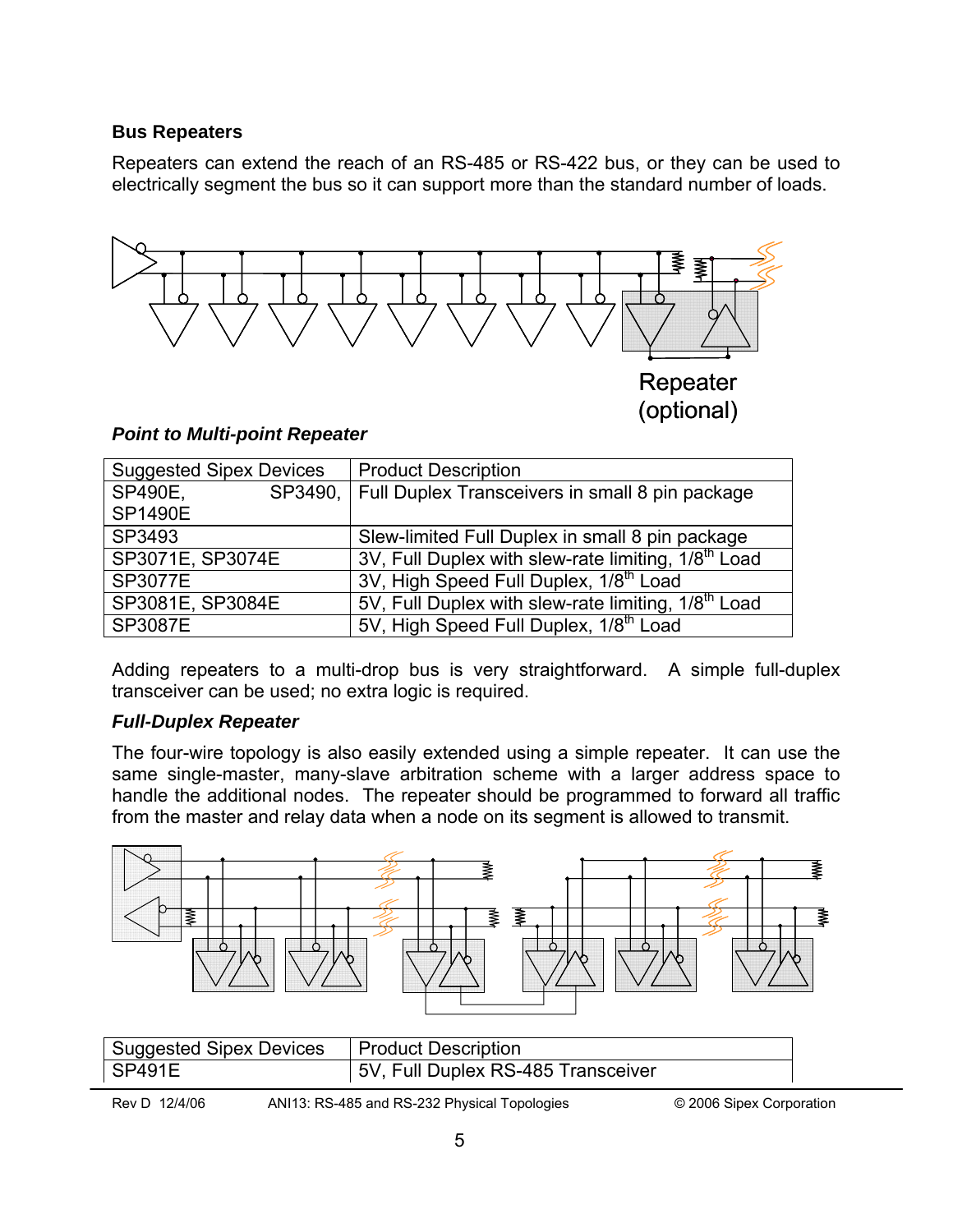| <b>SP1491E</b>   | 5V, High Speed Full Duplex Transceiver                          |
|------------------|-----------------------------------------------------------------|
| SP3491           | 3V, RS-485 Full Duplex Transceiver                              |
| SP3070E, SP3073E | 3V, Full Duplex with slew-rate limiting, 1/8 <sup>th</sup> Load |
| SP3076E          | 3V, High Speed Full Duplex, 1/8 <sup>th</sup> Load              |
| SP3080E, SP3083E | 5V, Full Duplex with slew-rate limiting, 1/8 <sup>th</sup> Load |
| <b>SP3086E</b>   | 5V, High Speed Full Duplex, 1/8 <sup>th</sup> Load              |

#### **Application Specific Topologies**

#### *SAE J1708*

SAE J1708 is an automotive industry standard for data networks in vehicles. It is used mainly for diagnostic access and communications for Intelligent Transportation Systems  $(ITS.)$ 

The basic J1708 configuration consists of a standard RS-485 transceiver such as an SP485 or SP483, plus a loading network made from passive components. The standard loading network configuration and values are shown in the figure below. The loading network provides termination and bias to the bus.

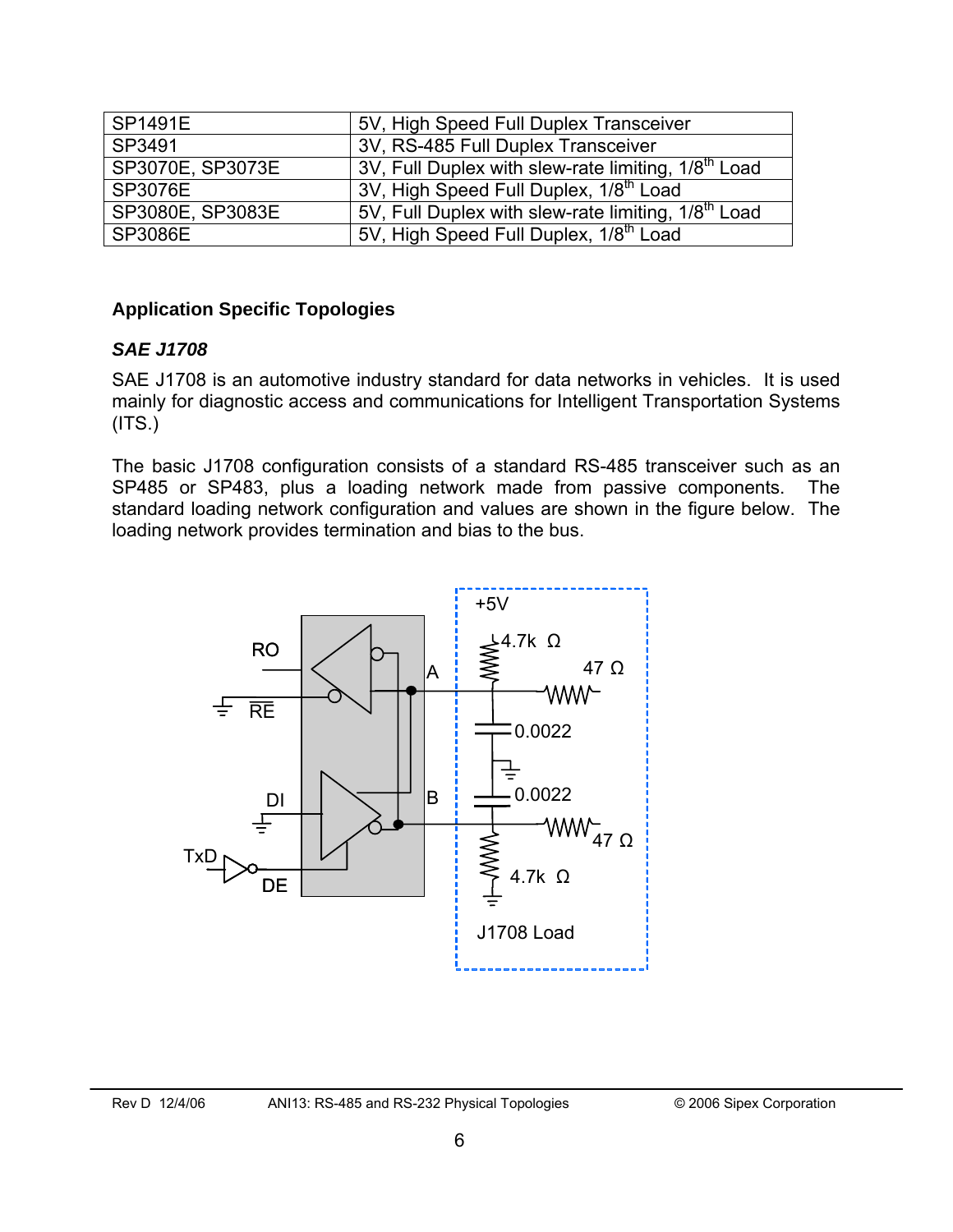| <b>Suggested Sipex Devices</b> | Product Description                                              |
|--------------------------------|------------------------------------------------------------------|
| SP483E, SP485E                 | 5V, RS-485 with high ESD                                         |
| SP3088E                        | 15V, RS-485 with high ESD, 1/8 <sup>th</sup> Load, Adv. failsafe |

J1708 employs a default bus-idle state. If no other activity is happening on the bus the load network will default the bus to  $A < B$ . Each driver will either drive  $A > B$  or stops driving, which allows the bus to return to default state. Receivers are always active to listen for their node address or to detect bus contention.